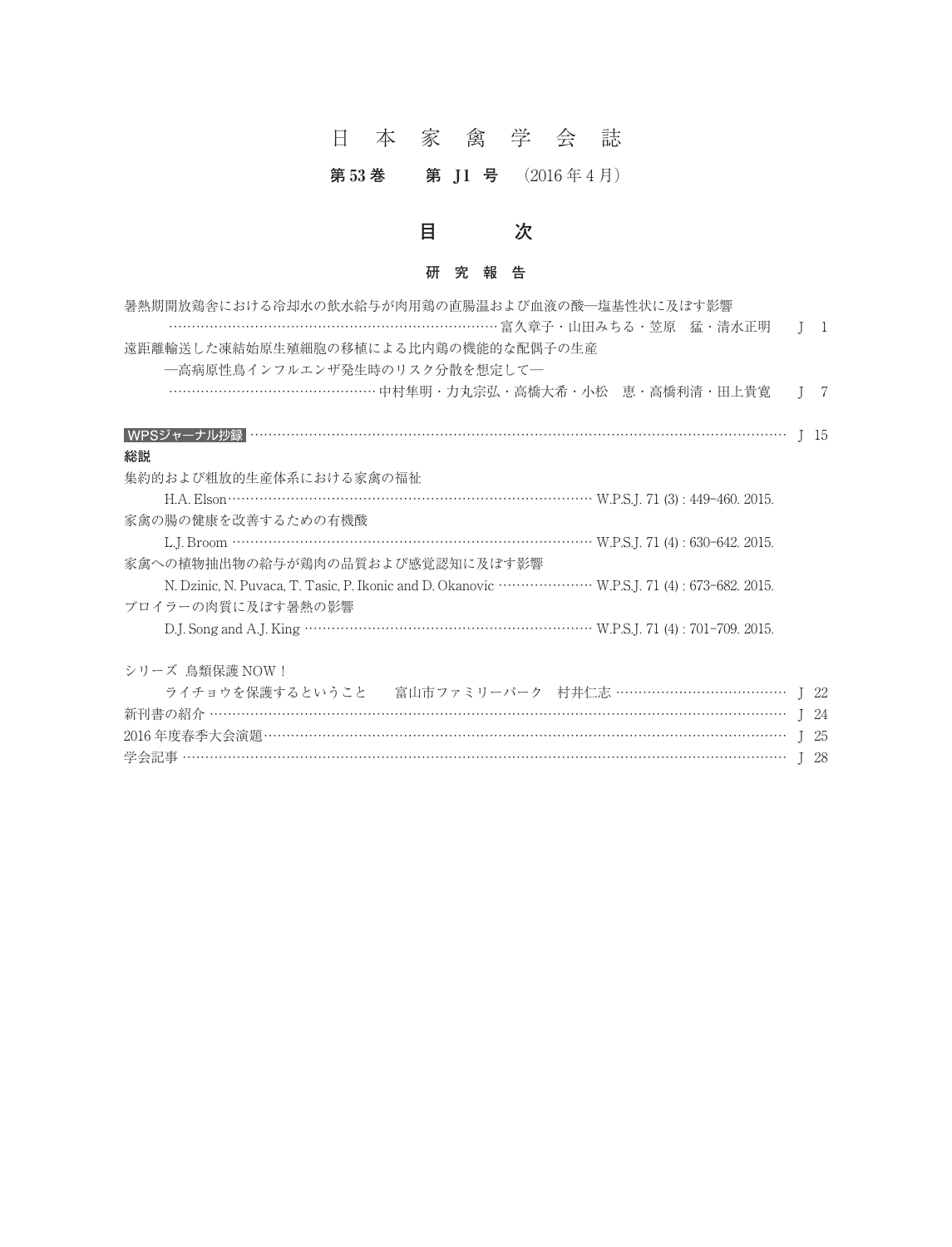# **Japanese Journal of Poultry Science Vol. 53 No. J1, April 2016**

#### **Contents**

#### **Full Papers**

| Effects of Cool Drinking Water on Rectal Temperature and Blood Acid-Base Status of            |  |                 |
|-----------------------------------------------------------------------------------------------|--|-----------------|
| Two Chicken Breeds in a Summer Open-Side House                                                |  |                 |
|                                                                                               |  | $\mathbf{1}$    |
| Production of Functional Gametes Following Transfer of Frozen-thawed Primordial Germ Cells of |  |                 |
| Hinai-dori Fowl after Long Distance Transportation                                            |  |                 |
| - For Diversification of the Risk to Outbreaks of Highly Pathogenic Avian Influenza           |  |                 |
|                                                                                               |  |                 |
| Toshikiyo Takahashi and Takahiro Tagami                                                       |  | 7               |
|                                                                                               |  |                 |
| Update Series on Avian Conservation : On the conservation of ptarmigan (Lagopus muta)         |  |                 |
| Hitoshi Murai (Toyama Municipal Family Park Zoo)                                              |  | I <sub>22</sub> |
|                                                                                               |  | $I$ 24          |
|                                                                                               |  | $1\quad25$      |
|                                                                                               |  | -28             |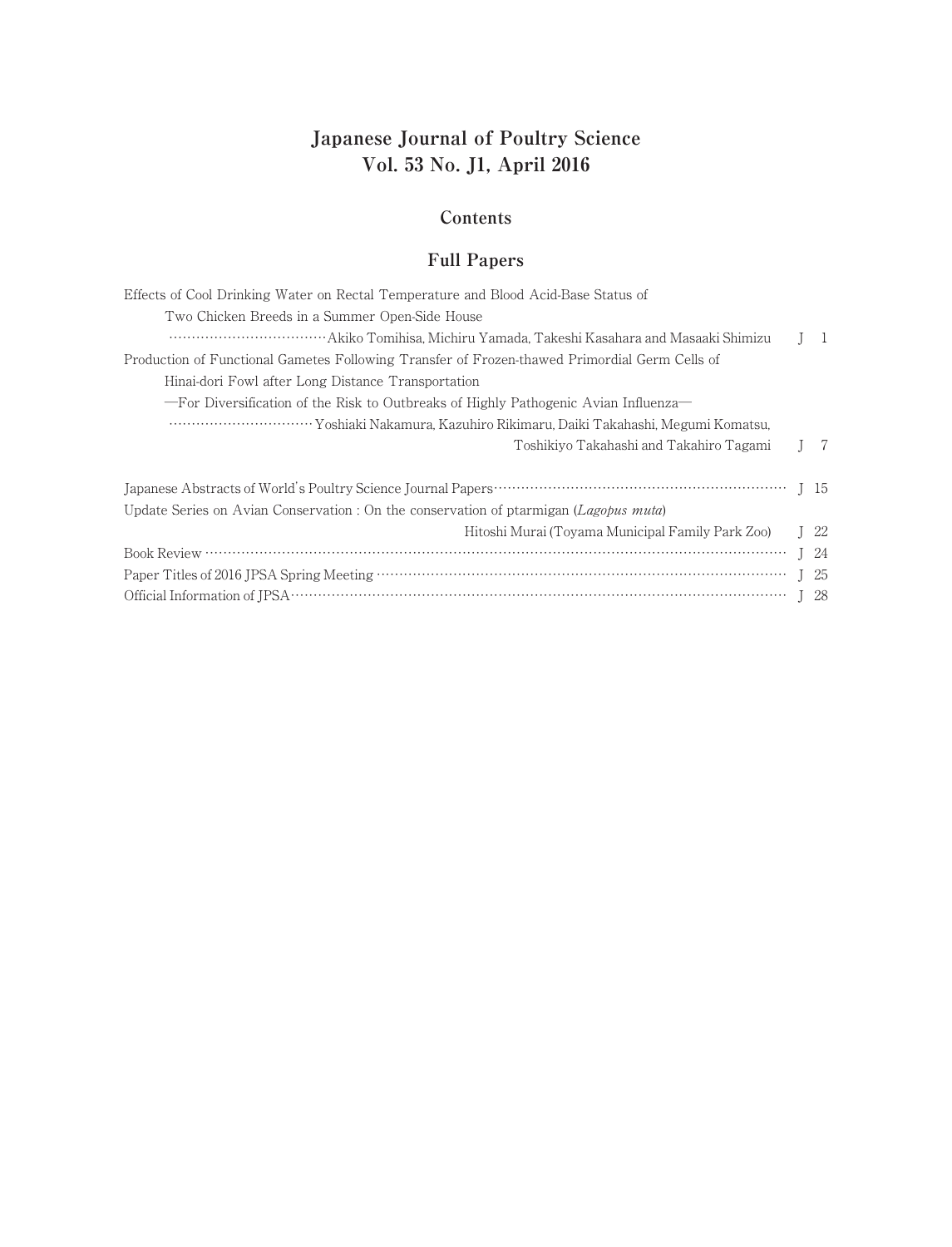

暑熱期開放鶏舎における冷却水の飲水給与が肉用鶏の直腸 ←<br>■<br>および血液の酸─塩基性状に及ぼす影響<br>および血液の酸─塩基性状に及ぼす影響

富久章子<sup>1</sup>・山田みちる<sup>1</sup>・笠原 猛<sup>2</sup>・清水正明<sup>1</sup>

<sup>1</sup> 徳島県立農林水産総合技術支援センター畜産研究課,徳島県板野郡上板町泉谷 771**-**<sup>1310</sup> - 富久章子<sup>1</sup>・山田みちる<sup>1</sup>・笠原 猛<sup>2</sup>・清水正明<sup>1</sup><br>農林水産総合技術支援センター畜産研究課, 徳島県板野郡上板町泉谷<br><sup>2</sup>徳島県農林水産部畜産振興課, 徳島県徳島市万代町1丁目 770-8570

暑熱期開放鶏舎における肉用鶏の暑熱対策として,阿波尾鶏およびブロイラーに対する冷却水の飲水給与効果を検討し た。試験 1 は,57 日齢の阿波尾鶏の雌雄各 172 羽を,1 室 86 羽ずつ雌雄別に割り当て,84 日齢まで供試した。冷却水区 **−**は,チラー付きタンク(水槽)で冷却した水を給与した。常温水区は,プラスチック製タンクに貯水した常温水を給与し た。気温および各区の水温は、データロガーで記録した。調査項目は、直腸温、血液 pH,二酸化炭素分圧(pCO2),酸素 分圧(pO<sub>2</sub>), 重炭酸イオン濃度 (HCO<sub>3</sub><sup>-</sup>) および熱死羽数とした。試験2は、36日齢のブロイラーの雌雄各 160 羽を, 1 室 80 羽 (雌雄各 40 羽) ずつ割り当て、49 日齢まで供試した。飲水の給与方法および調査項目は、試験1に準じた。 試験 1 および試験 2 の平均気温は,それぞれ 29.3℃および 27.2℃であった。試験 1 の冷却水区および常温水区の水温 **−**

は,それぞれ 19.0℃および 29.3℃であった。また,試験 2 の冷却水区および常温水区の水温は,15.8℃および 26.4℃であっ た。冷却水区の直腸温は,両鶏種とも,常温水区と比較して有意に低かった。冷却水区の血液は,常温水区と比較して, 阿波尾鶏が低 pH,高pCO<sub>2</sub> · HCO<sub>3</sub><sup>-</sup>, ブロイラーが低 pH, 高 pCO<sub>2</sub>であった。阿波尾鶏の熱死羽数は, 冷却水区が 0/172 羽,常温水区が 10/172 羽であった。また,ブロイラーの熱死羽数は,冷却水区が 1/160 羽,常温水区が 12/160 羽であり, 両鶏種とも冷却水区と常温水区での熱死羽数に有意差が認められた。以上の結果から,暑熱期開放鶏舎における冷却水の<br>飲水給与は,肉用鶏の体温上昇および呼吸性アルカローシスを防ぎ,熱死の発生を低減することが示唆された。<br>**キーワード** : 暑熱,肉用鶏,冷却水給与,直腸温,血液酸─塩基性状 飲水給与は,肉用鶏の体温上昇および呼吸性アルカローシスを防ぎ,熱死の発生を低減することが示唆された<mark>。</mark>

# Effects of Cool Drinking Water on Rectal Temperature and Blood Acid-Base Status of Two Chicken Breeds in a Summer Open-Side House

Akiko Tomihisa<sup>1</sup>, Michiru Yamada<sup>1</sup>, Takeshi Kasahara<sup>2</sup> and Masaaki Shimizu<sup>1</sup><br><sup>1</sup> Tokushima Agriculture, Forestry, and Fisheries Technology Support Center<br>Livestock Research Division, Itano-gun, Tokushima-ken 771-1310 <sup>1</sup>Tokushima Agriculture, Forestry, and Fisheries Technology Support Center<br>
Livestock Research Division, Itano-gun, Tokushima-ken 771-1310<br>
Agriculture, Forestry, and Fisheries Department Livestock Production and F<br>
Tokus <sup>2</sup> Tokushima Agriculture, Forestry, and Fisheries Department Livestock Production and Feed Division,

Two experiments were conducted to evaluate the effects of cool drinking water on chicken breeds in a summer open-side house. In experiment 1, 57-day-old Awa-Odori (local chicken, developed by the then Tokushima Livestock Experiment Station : 172 males and 172 females) were divided into two groups, and kept in floor pens. Experiment 1 was completed when the Awa-Odori reached 84 days of age. In experiment 2, 36-day-old broiler chickens (160 males and 160 females) were divided and kept as with the experiment 1. Experiment 2 was completed when the chickens reached 49 days of age. Temperature of the environment and drinking water was measured using temperature data loggers. The mean environment temperature during experiment 1 and 2 was 29.3<sup>°</sup>C and 27.2<sup>°</sup>C, respectively. In experiment 160 females) were divided and kept as with the experiment 1. Experiment 2 was completed when the chick mand 160 females) were divided and kept as with the experiment 1. Experiment 2, so day ord shorter emergent and 160 females) were divided and kept as with the experiment 1. Experiment 2 was completed when the chickens rea mal you changed that temperature of the environment and drinking water was measured using temperature data log-<br>gers. The mean environment temperature during experiment 1 and 2 was 29.3<sup>°</sup>C and 27.2<sup>°</sup>C, respectively. In mortality caused by cool water intake was observed in both experiments. In addition, cool drinking water caused significant lower blood pH and higher  $pCO<sub>2</sub>$  in the chickens in both the experiments compared to normal temperature water. These results suggest that cool drinking water prevents a body temperature rise and respiratory alkalosis, and reduces heat-related mortality in the hot environment. (*Japanese Journal of Poultry Science, <sup>53</sup> : J1***-***J6, 2016*)

**Key words** : hot environment, chicken breed, cool drinking water, rectal temperature, blood acid-base status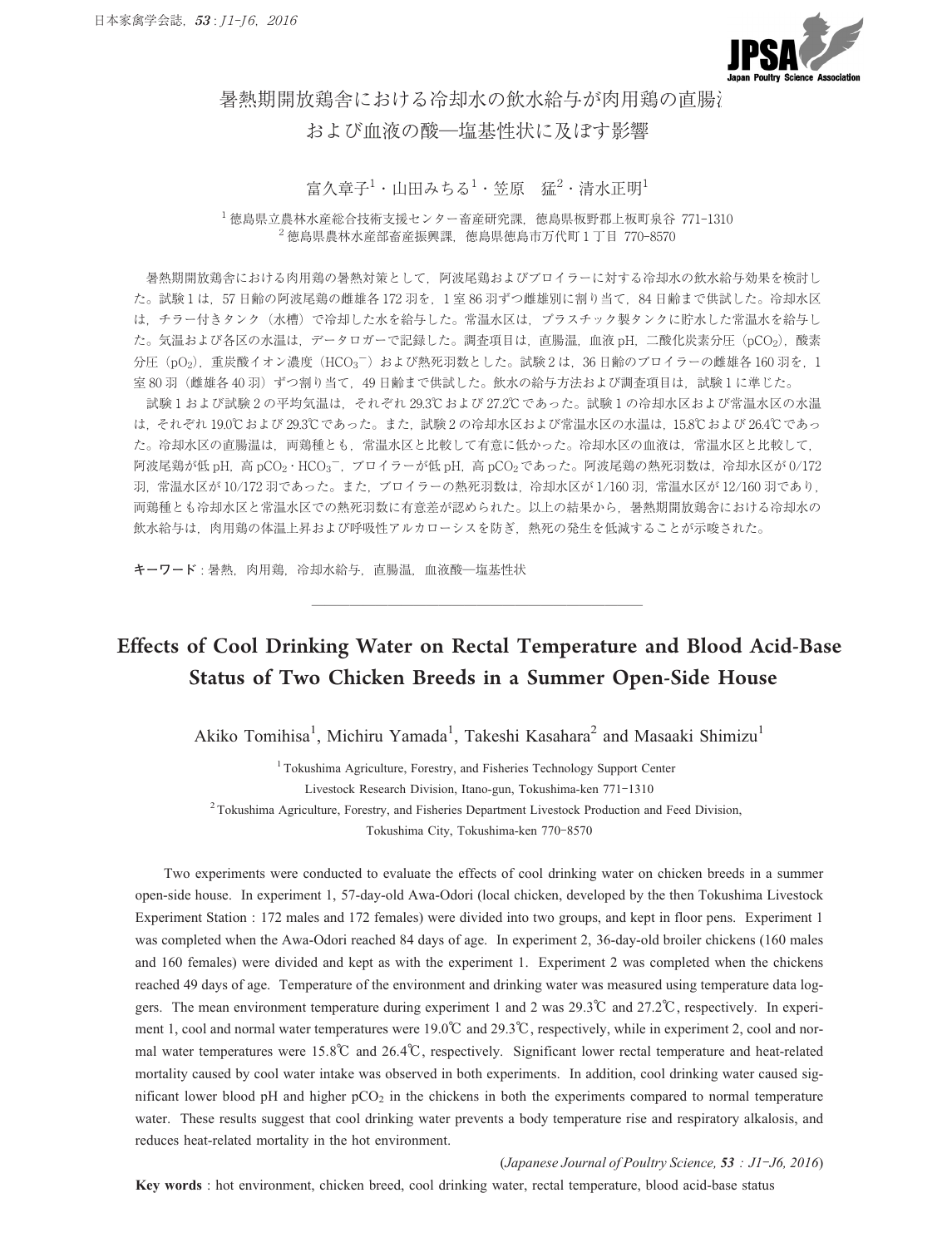

# 遠距離輸送した凍結始原生殖細胞の移植による比内鶏の機能的な配偶子の生産 高病原性鳥インフルエンザ発生時のリスク分散を想定して**─**

中村隼明<sup>1,2</sup>\* · 力丸宗弘<sup>3</sup>\* · 高橋大希<sup>3</sup> · 小松 恵<sup>4</sup> · 高橋利清<sup>3</sup> · 田上貴寛<sup>5</sup> <sup>1</sup> 大学共同利用機関法人 自然科学研究機構 基礎生物学研究所,愛知県岡崎市明大寺町字東山 <sup>5</sup>**-**<sup>1</sup> <sup>444</sup>**-**<sup>8787</sup>

 $2$ 独立行政法人 日本学術振興会 特別研究員 (PD) 男<sup>1,2</sup>\* ・力丸宗弘<sup>3</sup>\* ・高橋大希<sup>3</sup> ・小松 - 恵<sup>4</sup> ・高橋利清<sup>3</sup> ・田<br>関法人 自然科学研究機構 基礎生物学研究所,愛知県岡崎市明大寺町字』<br>- - ^ 独立行政法人 日本学術振興会 特別研究員(PD)<br><sup>3</sup>秋田県畜産試験場,秋田県大仙市字神宮寺字海草沼谷地 13-3 019-1701 <sup>1</sup> 大学共同利用機関法人 自然科学研究機構 基礎生物学研究所,愛知県岡崎市明大寺町字東山 5-1 444-8787<br><sup>2</sup> 独立行政法人 日本学術振興会 特別研究員 (PD)<br><sup>3</sup> 秋田県畜産試験場,秋田県大仙市字神宮寺字海草沼谷地 13-3 019-1701<br><sup>4</sup> 秋田県南部家畜保健衛生所,秋田県大仙市富士見町 6-55 014-0011<br><sup>4</sup> 秋田県南部家畜保健衛生所,秋田県大仙市富士見町 6-55 014-0011 <sup>5</sup> 国立研究開発法人 農業・食品産業技術総合研究機構 畜産研究部門,茨城県つくば市池の台 <sup>2</sup> <sup>305</sup>**-**<sup>0901</sup>

本研究では、高病原性鳥インフルエンザ発生時のリスク分散を想定し、茨城県つくば市のサブバンクで保管した比内鶏 の凍結始原生殖細胞(PGCs)を秋田県大仙市まで輸送した後,融解・移植による個体復元を試みた。東日本大震災の影響 により凍結融解した比内鶏 PGCs の大部分を失ったものの,残りを 33 個の白色レグホーン胚へ移植することができ,この うち 19 個 (雄 12 個, 雌 7 個) がふ化し, 8 羽 (雄 7 羽, 雌 1 羽) が生殖系列キメラニワトリであることを確認した。検定 交雑の結果から、凍結 PGCs 由来の後代産出率が高かった雄の生殖系列キメラニワトリ2羽と、雌の生殖系列キメラニワ トリ 1 羽を交配したが,これらの組み合わせからは比内鶏を復元できなかった。代わりに,これら雄の生殖系列キメラニ ワトリ2羽と、Rikimaru et al. (2014)において比内鶏の非凍結 PGCs の移植により作出した雌の生殖系列キメラニワトリ 2 羽と交配した結果、14 羽の比内鶏を復元することができた。性成熟に達した比内鶏 11 羽(雄 6 羽,雌 5 羽)のうち、ふ 化日が比較的近い7羽(雄3羽,雌4羽)についてそれぞれ精液性状および産卵率を検査した結果,通常の比内鶏と同等 の成績であった。以上より,本研究は遠距離輸送したニワトリ凍結 PGCs が機能的な配偶子へ分化することを初めて証明 した。このことから,ニワトリ凍結 PGCs の保管とその遠距離輸送は,産業有用品種や希少品種の高病原性鳥インフルエ ンザ発生時のリスク分散になることはもちろん,近年増えつつある遺伝子改変ニワトリの維持コスト削減や系統断絶事故 のバックアップに加えて配布にも資するものと期待される。

**キーワード** : 遠距離輸送,生殖系列キメラニワトリ,凍結 PGCs,比内鶏,復元